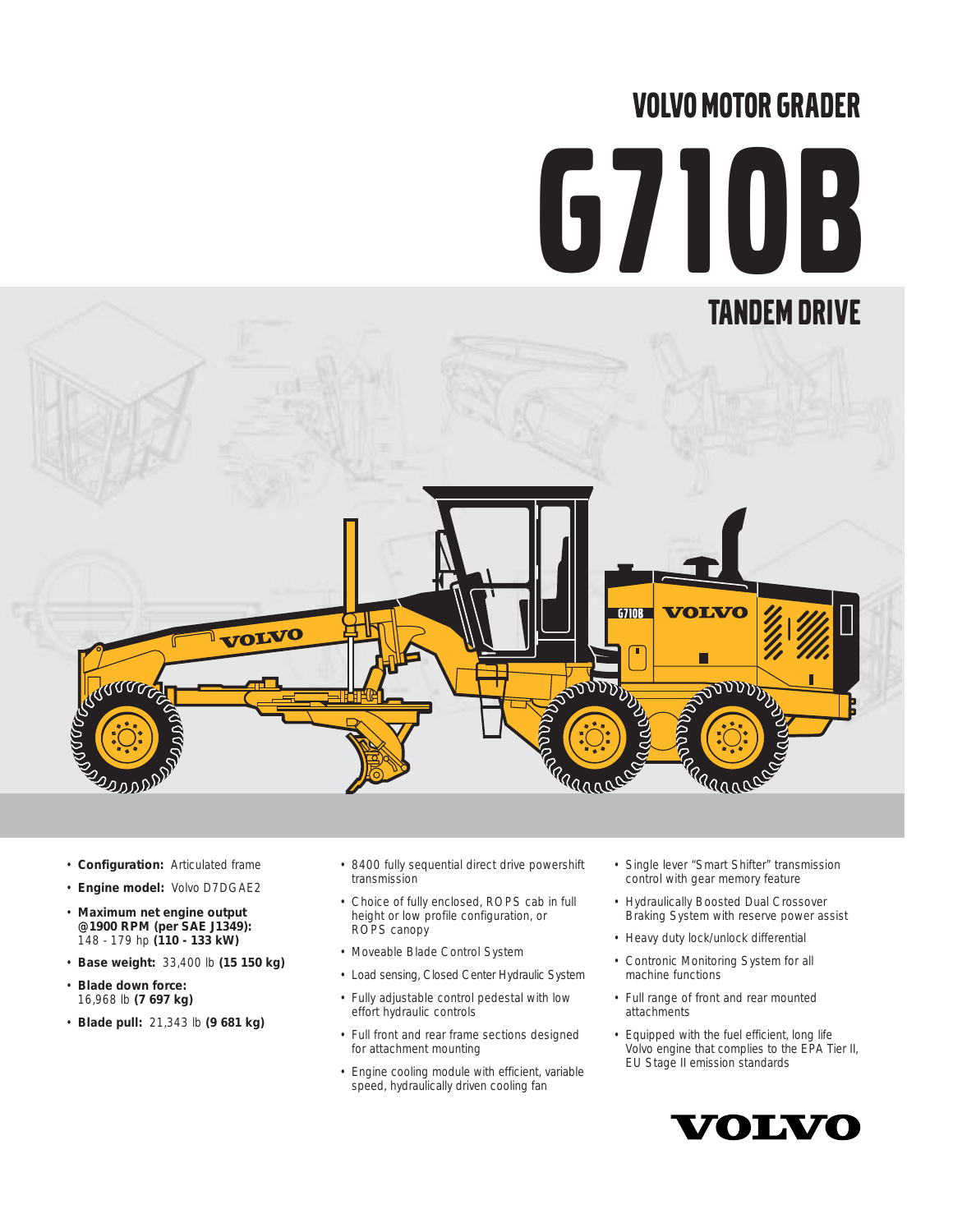

Weights shown include full cab with ROPS, all operating fluids and operator.

#### **Base**

Total . . . . . . . . . . . . . . . . . . . 33,400 lb **(15 150 kg)** On front wheels . . . . . . . . . . . 9,686 lb **(4 394 kg)** On rear wheels. . . . . . . . . . . 23,714 lb **(10 757 kg)**

#### **Typically equipped operating weight:**

includes 14.00 x 24, 12 PR, G-2 tires on 10" **(254 mm)** rims and 14' x 25" x 7/8" **(4 267 x 635 x 22 mm)** moldboard and scarifier.

G710B . . . . . . . . . . . . . . . . . 35,650 lb **(16 171 kg)** Maximum combined capacity . 46,000 lb **(20 865 kg)** Maximum weight - front . . . 14,600 lb **(6 622 kg)** Maximum weight - rear. . . . 31,400 lb **(14 243 kg)**

Weight adjustments for various options are listed at the rear of the brochure.

Note that adding weight and attachments to the base grader may necessitate a tire upgrade since the maximum weight capacity of the tire may be exceeded.

#### **Productivity (Standard equipment)**

Blade pull at base weight (no wheel slip, 0.9 traction co-efficient). . . . . . . . . . . . . . . 21,343 lb **(9 681 kg)** Blade down force

• cutting capability

(ISO 7134) . . . . . . . . . . . . 16, 968 lb **(7 697 kg)** Blade down force is the maximum downward force which may be applied at the cutting edge.



#### **G710B**

| Make/Model Volvo D7DGAE2                    |  |
|---------------------------------------------|--|
| Type 4 Cycle, Turbocharged, Aftercooled     |  |
|                                             |  |
| Bore & stroke  4.25" x 5.11" (108 x 130 mm) |  |
| Displacement 436 cu in $(7.1 \, \text{I})$  |  |
| Maximum net engine output @ 1900 RPM        |  |
| (per SAE J1349) 148-179 hp (110-133 kW)     |  |
| Rated gross brake horsepower @ 2200 RPM     |  |
| • Gears forward 1, 2 and                    |  |
| Reverse 1. 148 hp (110 kW)                  |  |
| • Gears forward 3-8 and                     |  |
|                                             |  |
| Rated net brake horsepower @ 2200 RPM       |  |
| · Gears forward 1, 2 and                    |  |
| Reverse 1. 141 hp (105 kW)                  |  |
| Torque @ 1100 RPM 548 lb.ft (743 N.m)       |  |
|                                             |  |
| • Gears forward 3-8 and                     |  |
| Reverse 2-4 166 hp (124 kW)                 |  |
| Torque @ 1400 RPM 591 lb.ft (801 N.m)       |  |
|                                             |  |
| Performance: Rated net brake horsepower     |  |
| SAE standard J1349/ISO 3046-2 conditions    |  |

with water pump, lubricating oil pump, fuel system, air cleaner, alternator and cooling fan. Engine complies to EPA Tier II, EU Stage II exhaust emission standard.

Engine cooling system designed with singular cooler installations, and utilizes a highly efficient, variable speed, hydraulically driven cooling fan.

#### **Engine performance curve**



**Engine data (continued)**

Engine equipped with a two stage, dual element, dry type air cleaner with exhaust aspirator and service indicator. 24 volt starting and electrical system with 80 amp **(1920 watt)** alternator with internal voltage regulator. Two heavy duty 12 volt maintenance free batteries with 660 cold cranking amps (CCA) and 160 minutes reserve capacity per battery. 1300 CCA batteries available optionally. System includes battery disconnect.

Fully sequential, direct drive, powershift transmission. Engine cannot be started if transmission is in gear. Single lever "Smart Shifter" electronic transmission controller provides self-diagnostics. The flywheel mounted, multi-disc master clutch is oil cooled

Ground speeds at 2200 RPM with standard

Gears.....mph ........km/h Gears.....mph ........km/h 1................2.4 ...........3,8 1................2.4 ...........3,8

3................4.6 ...........7,4 2................4.6 ...........7,4

5 ... ...........9.2.........14,7 3 ..............9.2.........14,7

7.............17.8.........28,5 4 .............17.8.........28,5

Transmission guard is standard equipment and

Perma Lube U joints on the input/output

and lubricated for long life.

2................3.4 ...........5,4

6.............12.7.........20,5

8.............24.9.........39,8

drive shafts.

4................6.5.........10,4

is hinged for easy access.

Forward Reverse

tires:

**Transmission**

**Tandems** Robotically welded, tandem case with internal gusseting for maximum torsional strength. Field

proven split ring/flanged sleeve tandem mounting and 1" **(25 mm)** thick inner wall resists flexing from side loading during severe applications. Depth . . . . . . . . . . . . . . . . . . . . . . 24.50" **(622 mm)** Width . . . . . . . . . . . . . . . . . . . . . . . 8.25" **(210 mm)**

| Thickness $\cdot$ inner wall $\ldots \ldots \ldots \ldots 1.00$ " (25 mm) |  |  |
|---------------------------------------------------------------------------|--|--|
| • outer wall. 0.75" (19 mm)                                               |  |  |
| Center distance. 61.50" (1 562 mm)                                        |  |  |
| Drive chain pitch1.75" (44 mm)                                            |  |  |
|                                                                           |  |  |



Service Brakes: Foot operated

Fade resistant, hydraulically actuated, wet multiple disc service brakes located at the 4 tandem drive wheels are self-adjusting, fully sealed and maintenance free. System features crossover dual braking circuits for uniform braking on both sides of the grader. Includes reserve power assist and operator warning system (visual and audible).

#### Parking Brake

Spring applied hydraulic release independent, disc type parking brake on transmission output shaft and effective on all 4 tandem drive wheels. Includes visual and audible operator warning system for parking brake on, transmission in gear condition. Transmission will not engage with park brake on.

Braking systems comply to SAE Recommended Practice J1473 OCT. 90, and J1152 APR. 80; ISO 3450-1993-01-28. Volvo uses asbestos free brake components.

#### **ISSUED Differential / Final drive**

Make/Model. . . . . . . . . . . . . . . . . Volvo SR30

Single reduction final drive with an operator controlled lock/unlock differential. Rear axles are induction hardened, supported on double row spherical roller bearings.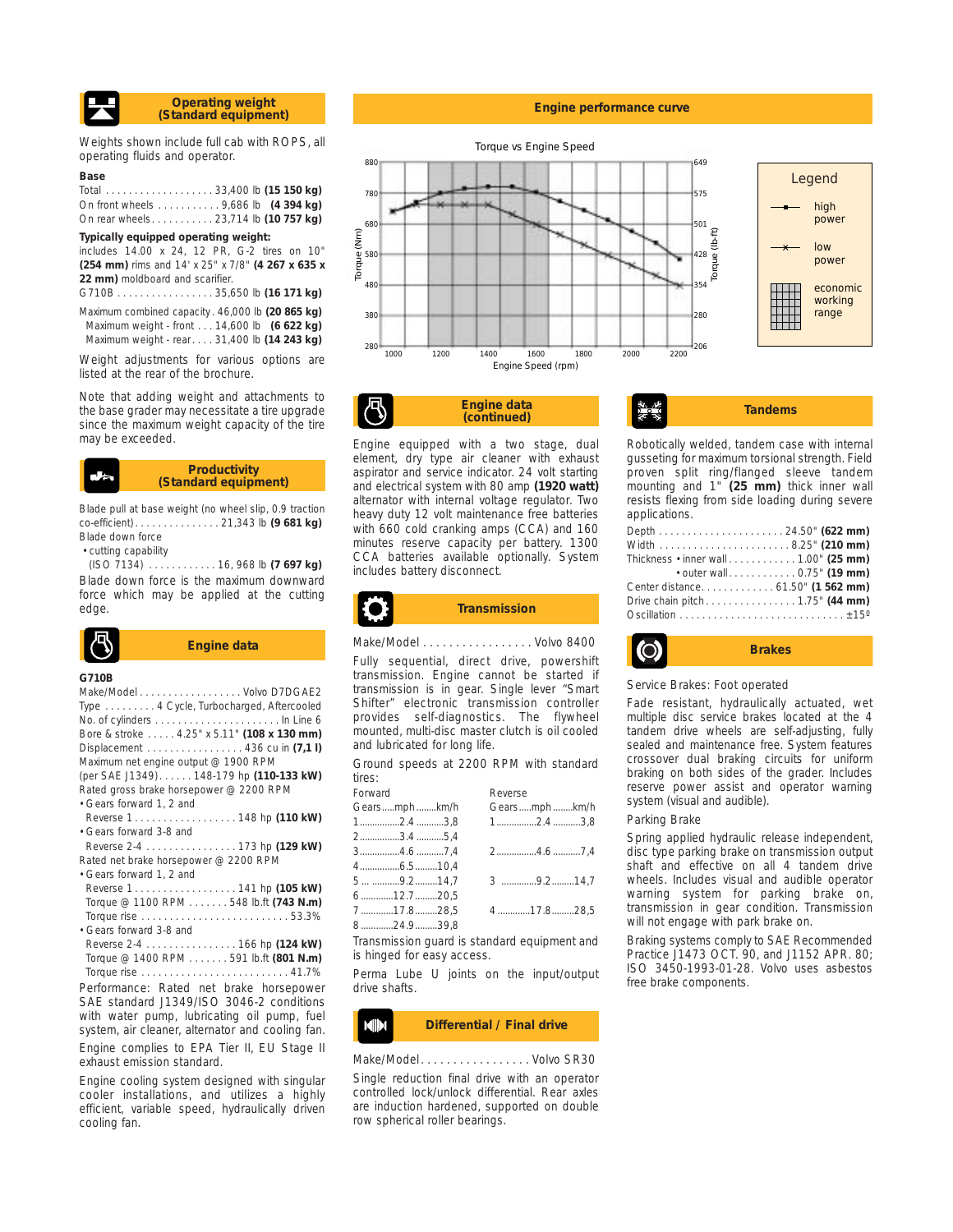

| Ö, | Wheels & tires<br>(Standard equipment) | $ \mathcal{S} $ | <b>Steering</b> |
|----|----------------------------------------|-----------------|-----------------|
|    |                                        |                 |                 |

Tire size . . . . . . . . . . . . . . . . . . . . . . 13.00 x 24, G-2 Ply rating (PR) . . . . . . . . . . . . . . . . . . . . . . . . . . . . 12 Rim size . . . . . . . . . . 9.0" **(229 mm)** One piece rim Bolt-on rims are interchangeable between front and rear. Multiple piece rims available.



Type: Robotically welded steel truss, gusseted for torsional strength, oscillates on a single 3.15" **(80 mm)** diameter center pivot pin. Wheel lean. . . . . . . . . . . . . . . . . . . . . . . . . 18º R & L Oscillation . . . . . . . . . . . . . . . . . . . 16º up and down Ground clearance. . . . . . . . . . . . . . 23.5" **(597 mm)** A single 4" **(102 mm)** diameter wheel lean

cylinder with lock valve is standard equipment. Two 3" **(76 mm)** diameter wheel lean cylinders with lock valve are available optionally.

Hydrostatic power steering of front wheels incorporating two steering cylinders. Meets SAE J1511 OCT. 90 with optional secondary steering.

Minimum turning radius using front axle steering, articulation, wheel lean and unlocked differential . . . . . . . . . . . . . . . . . . . . . . . . . . . 25'5" **(7 747 mm)** Steering arc . . . . . . . . . . . . . . . . . . . . . . . . . . . . . 72º Frame articulation angle. . . . . . . . . . . . . . . . . . . . 22º Articulation lock standard.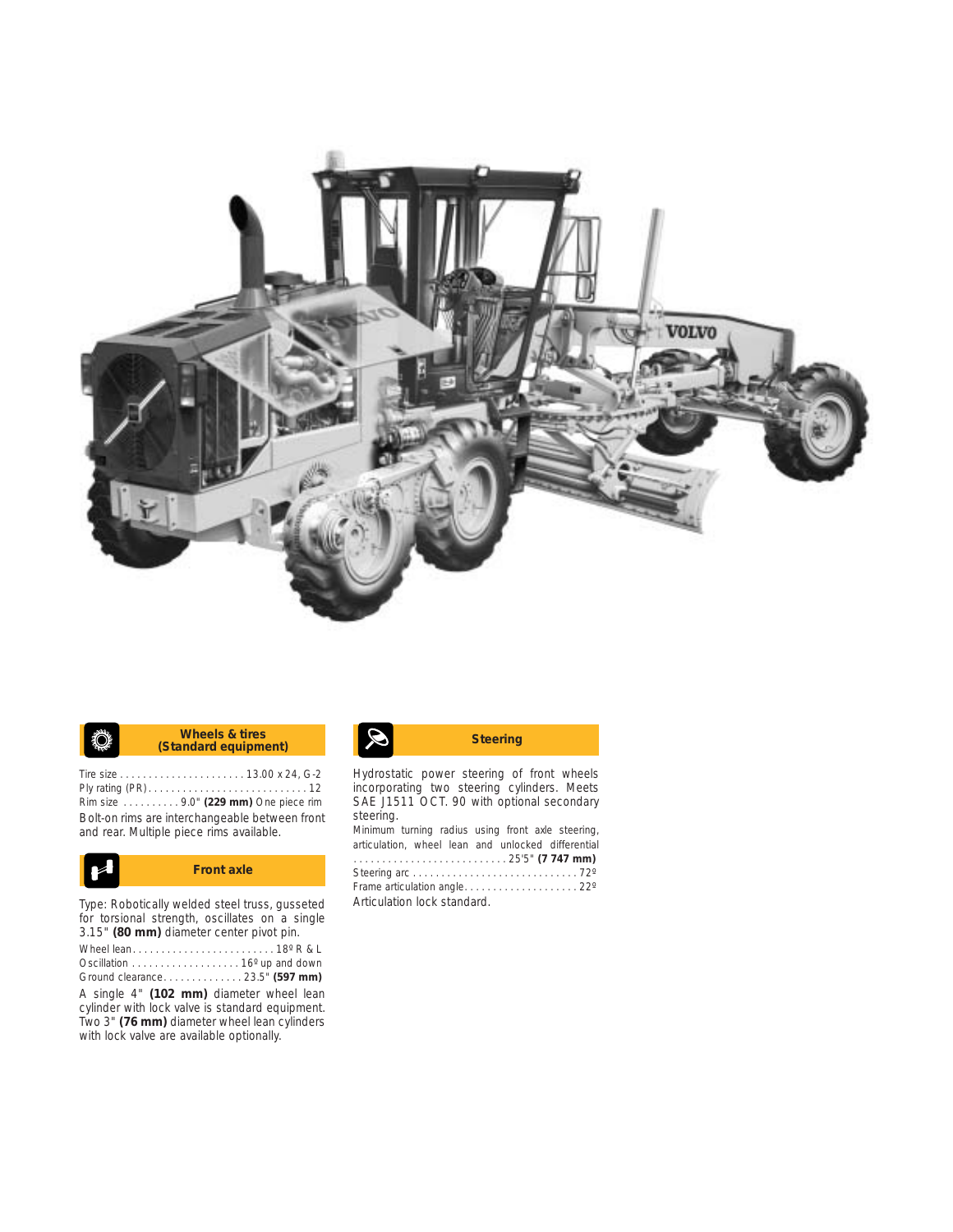$$
\begin{array}{|c|c|}\n\hline\n\end{array}
$$
 **Frame**

Full front and rear frame sections.

Front: Robotically welded box section. Dual sloped front frame provides excellent forward visibility.

Minimum dimensions of

box section . . . . . . . . . 10.5" x 14" **(267 x 356 mm)** Plate thickness . . . . . . . . . . . . . . . . . 0.75" **(19 mm)** Vertical section modulus at arch . . . . . . . . . . . . . . . . . . 119 cu in **(1 950 cm3 )** minimum . . . . . . . . . . . . . . . 101.5 cu in **(1 663 cm3 )**

maximum . . . . . . . . . . . . . . . . 212 cu in **(3 474 cm3 )** Linear weight - minimum-maximum . . . . . . . . . . . 107.1 - 232.5 lb/ft **(159.4 - 346.0 kg/m)**

Rear: Full perimeter rear frame permits modular powertrain mounting for ease of service and is ideal for attachment mounting. Optional first user lifetime warranty on frame and articulation joint. Minimum dimensions of

rear frame . . . . . . . . . 4.0" x 10.0" **(102 x 254 mm)** Plate thickness . . . . . . . . . . . . . . . 0.375" **(9.5 mm)**



Twin 4.5" **(114 mm)** hydraulic cylinders articulate the frame 22º right and left. Anti-drift lock valve ensures stable operation.



Hardened teeth, cut on the outside of the circle for maximum leverage and minimum wear.

Circle to drawbar support is provided at 9 points. Three upper circle wear plates, three adjustable clamp plates and three adjustable guide shoes combine to ensure optimum circle support and load distribution. DURAMIDE™ wear plates and bearings at the clamp and guide shoes prevent metal-to-metal contact and provide maximum service life.

| DURAMIDE™ is a synthetic bearing material   |  |  |  |
|---------------------------------------------|--|--|--|
| that provides long service life and reduces |  |  |  |
| circle system maintenance requirements.     |  |  |  |
| Diameter 66.25" (1 683 mm)                  |  |  |  |
|                                             |  |  |  |
|                                             |  |  |  |

| Adjustable guide shoes3   |  |
|---------------------------|--|
|                           |  |
| Upper circle wear plates3 |  |



The Volvo dual cylinder Circle Drive System uses direct acting hydraulic power for exceptional turning and holding capability under full load. The Circle Drive System uses hardened drive pinions and is protected against impact damage by an overload relief valve as standard equipment. Hydraulic drive cylinders . . . . . . . . . . . . . . . . . . . . . 2



Fully welded box section. Narrow "T" design permits optimum visibility to the work area. Drawbar ball stud provides an adjustment to compensate for different tire sizes. Blade lift cylinder anchors are straddle mounted on drawbar to provide maximum strength and support.

#### Dimensions of

box section . . . . . . . . . 6.5" x 6.5" **(165 x 165 mm)** Plate thickness . . . . . . . 1.0" & 0.75" **(25 & 19 mm)**



Standard moldboard with

replaceable end bits . . . . . . . . . . . . 12' x 25" x 7/8" **(3 658 x 635 x 22 mm)** Blade material . . . . . . . SAE 1050 high carbon steel Edge: through hardened . . . . . 6" x 5/8" boron steel **(152 x 16 mm)** Bolt spacing. . . . . . . . . . . . . . . . . . . . . 6" **(152 mm)** • bolt size . . . . . . . . . . . . . . . . . . . . . . 5/8" **(16 mm)**

Slide rails supported by DURAMIDE™ bearings.

#### **Blade range: Moveable Blade Control System**

**(Dimensions shown with standard moldboard)**

|                                   | I FFT | <b>RIGHT</b>                                    |
|-----------------------------------|-------|-------------------------------------------------|
| Reach outside tires - articulated |       |                                                 |
|                                   |       | frame119.5" (3 035 mm)120.5" (3 061 mm)         |
| Reach outside tires - straight    |       |                                                 |
|                                   |       | frame79.5" (2 019 mm) 80.5" (2 045 mm)          |
|                                   |       | Blade slide 26.5" (673 mm) 26.5" (673 mm)       |
| Circle side                       |       |                                                 |
|                                   |       | shift 30.5" (775 mm) 29.5" (749 mm)             |
| Maximum bank                      |       |                                                 |
|                                   |       |                                                 |
|                                   |       |                                                 |
|                                   |       | Blade cutting depth32.0" (813 mm)               |
|                                   |       |                                                 |
|                                   |       | Superior blade mobility permits steep ditch     |
|                                   |       | cutting angles and back sloping outside overall |
| machine width.                    |       |                                                 |

## **Circle drive Cab & controls**

All controls are located in a 90° arc forward and to the right of the operator. Enclosed cab has a fully adjustable, cloth covered suspension seat as standard and comes with a 3" **(76 mm)** seat belt. Located forward of the operator are the engine oil pressure, coolant temperature and fuel level gauges, transmission gear indicator and a multi-function Contronic monitoring display. Located in the fully adjustable steering pedestal are the following switches: differential lock/unlock, hazard lights, combination turn signal, horn and high beam headlight. Heater and wiper/washer controls (if equipped), lighting and accessory switches are grouped in the operator's right hand console. This console also contains the ignition key and access to the circuit breaker and fuse panel. An accelerator/decelerator foot pedal and slider type hand throttle are standard equipment. Outside mounted rear view mirrors (L&R) and a convex interior mirror are standard. Interior operator noise levels average 75 dB(A) per ISO 6394 (enclosed cab).

#### **Cab options**

- High capacity heater/air conditioner c/w adjustable vents, temperature control and variable speed fan
- Lower opening front windows
- Rear windshield wipers and washers
- Lower front window wipers and washers
- Modular, 24 volt radio and cassette player
- Operator Convenience Package included with air conditioner option (lunch box, steel vacuum bottle, cup holder and ashtray)
- 24 volt to 12 volt converter for electrical accessories or two way radio installations 25 or 60 amp available
- Bubble type slope meter
- Transmission and hydraulic filter restriction warning
- Low hydraulic oil and hydraulic oil temperature indicator
- Speedometer/odometer

#### **Full height cab with ROPS**

**Inside dimensions**

Height . . . . . . . . . . . . . . . . . . . . . 74.0" **(1 880 mm)** Width @ controls . . . . . . . . . . . . 56.0" **(1 422 mm)** Depth @ controls . . . . . . . . . . . . 55.5" **(1 410 mm)** An optional Low Profile Cab is available with an inside height of 62" **(1 575 mm)**. All Volvo Grader cabs and canopies are designed to meet or exceed SAE J1040 APR. 88, ISO 3471/1-1986(E), and 86/295/EEC ROPS requirements. The seatbelt is 3" **(76 mm)** wide and meets SAE J386 JUNE 93; ISO 6683- 1981(E).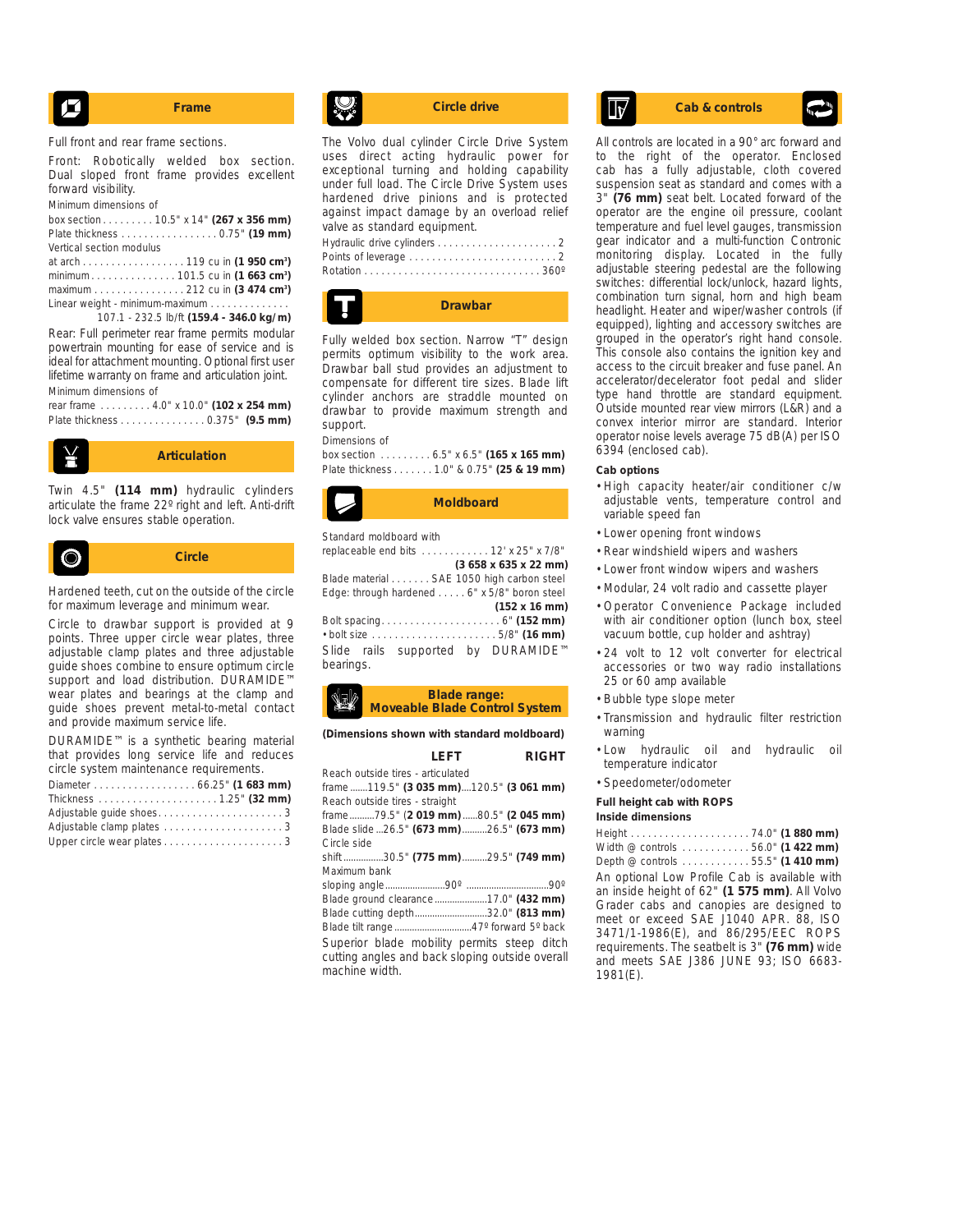## Ы

Closed Center Hydraulic System senses load requirements and maintains system pressure 350 psi **(24 Bar)** above the load pressure.

System features industry standard control arrangement complete with low effort, feathering type, short throw levers located on a fully adjustable steering pedestal.

System incorporates lock valves to prevent cylinder drift under load in the following circuits: blade lift, moldboard tilt, circle shift, wheel lean, circle turn and articulation.

Hydraulic system features include axial piston pump, pressure and flow compensated, variable displacement with high output for smooth multi-functioning.

The pump drive shaft is equipped with Perma Lube U joints.

Maximum pressure . . . . . . . . . . 2,700 psi **(186 Bar)** Output 2200 RPM. . . . 0-75 U.S. gpm **(0-284 lpm)** Filtration . . . . . . . . . . . . . . . . 10 micron spin-on type



|                                  | U.S.Gal. Litres |  |
|----------------------------------|-----------------|--|
| Fuel tank 100.0 378.5            |                 |  |
| Transmission  10.0 38.0          |                 |  |
|                                  |                 |  |
| Tandems (each) 26.4 100.0        |                 |  |
| Hydraulic oil tank 35.4 134.0    |                 |  |
| Coolant antifreeze protection to |                 |  |
| -58° F (-50° C) approx 7.4 28.0  |                 |  |
| Engine oil 8.45 32.0             |                 |  |
|                                  |                 |  |



**(Optional unless otherwise stated as standard equipment)**

#### **Snow**

| Hydraulic Wing                              |  |  |
|---------------------------------------------|--|--|
| • high bench4,800 lb (2 177 kg)             |  |  |
| $\cdot$ low bench 4,000 lb (1814 kg)        |  |  |
| One Way Snow Plow 2,350 lb (1 065 kg)       |  |  |
| "V" Snow Plow                               |  |  |
|                                             |  |  |
| $\cdot$ 10' (3 042 mm)  2,650 lb (1 202 kg) |  |  |
|                                             |  |  |

#### **Earth**

Dozer Blade • 8' **(2 438 mm)**. . . . . . . . . . . . 2,620 lb **(1 188 kg)** • 9' **(2 743 mm)**. . . . . . . . . . . . 2,870 lb **(1 302 kg)** Front Mounted Scarifier. . . . . . 1,780 lb **(807 kg)** Mid-mount Scarifier . . . . . . . . . 1,725 lb **(782 kg)** Push Block. . . . . . . . . . . . . . . . 1,125 lb **(510 kg)** Ripper/Scarifier, rear . . . . . . . . 2,880 lb **(1 306 kg)**

#### **Dimensions with standard equipment** All dimensions are approximate